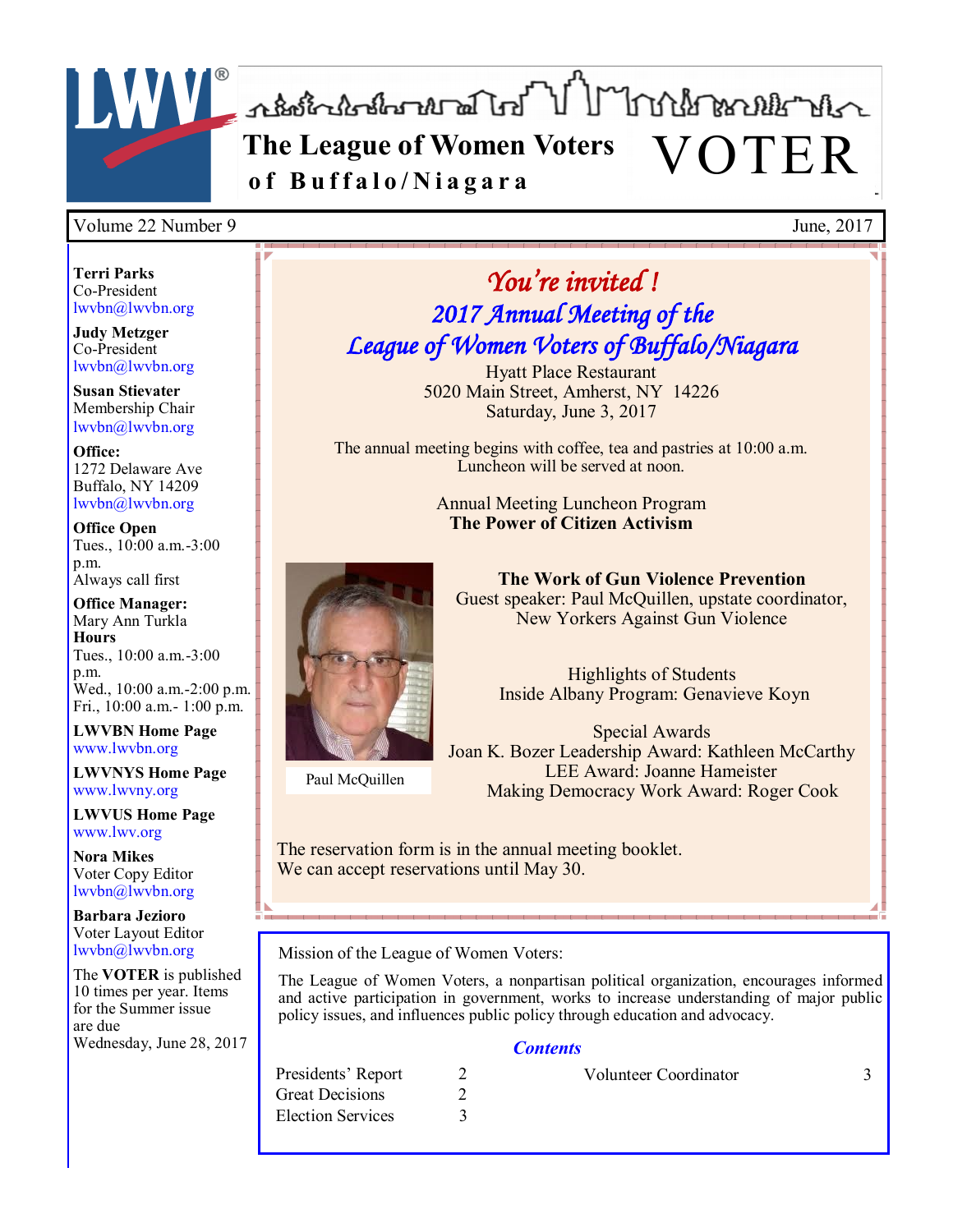

## *Co-President's Report*

We look forward to this year's annual meeting and celebration of our League activity for the year. We hope you will join us and receive your new magnetbacked League pin to wear with pride whenever you attend a League activity or

work for the League. We are such a fine organization and have such special members doing important work!

We'll also take time to thank the board members who are retiring from the board for now: Dorothy Tao, Sue Stievater, Joan LoCurto, and especially Judy Metzger, whose service to the board has been both long and exemplary.

At the May board meeting, we received a report from Ramona Gallagher that Janet Massaro and Sara Vernon have both agreed to be on the slate for next year's board of directors. Janet has agreed to be the membership chair.

After the Bylaws Committee submitted suggested changes, we realized that there were two more changes that need to be made to accommodate a leadership team for board management in the event that no one accepts the presidency. The board approved presenting the following additional changes to the membership at the annual meeting:

#### **Article IV Officers**

Sec. 2 The president or one of the co-presidents *or members of the leadership team* shall have such powers of supervision and management as customarily pertain to the office …

**Rationale: The addition is needed to insure that the functions of the president are extended to the leadership team when it is operating.**

#### **Article V Board of Directors**

*Sec. 9 (New section) In the event that the nominating committee is unable to recruit two (2) members to fill the president and co-president or first vice president offices, the nominating committee shall recruit two additional members for the board of directors.* 

**Rationale: We need sufficient numbers to properly carry on the work of the League.** 

*Terri Parks, Co-President*

### *Great Decisions Conflict in the South China Sea*

One of the newest participants in our Great Decisions program, Toni Cudney, has volunteered to lead our third 2017 topic, Conflict in the South China Sea, on Thursday, June 1 (be sure to turn your calendar), from 10:00 a.m. till noon at 1272 Delaware. "The South China Sea is a locus of competing territorial claims, and China its most vocal claimant. Beijing's interest has intensified disputes with other countries in the region in recent years, especially since China has increased its naval presence. Despite rising international pressure including an unfavorable ruling by the international Tribunal for the Law of the Sea, China staunchly defends its policies in the region. Preventing tensions from boiling over is a matter of careful diplomacy." Do you even know exactly where the South China Sea is? Join us to find out why it is so significant in today's foreign policy landscape.

*Bernice Baeumler, Great Decisions Chair*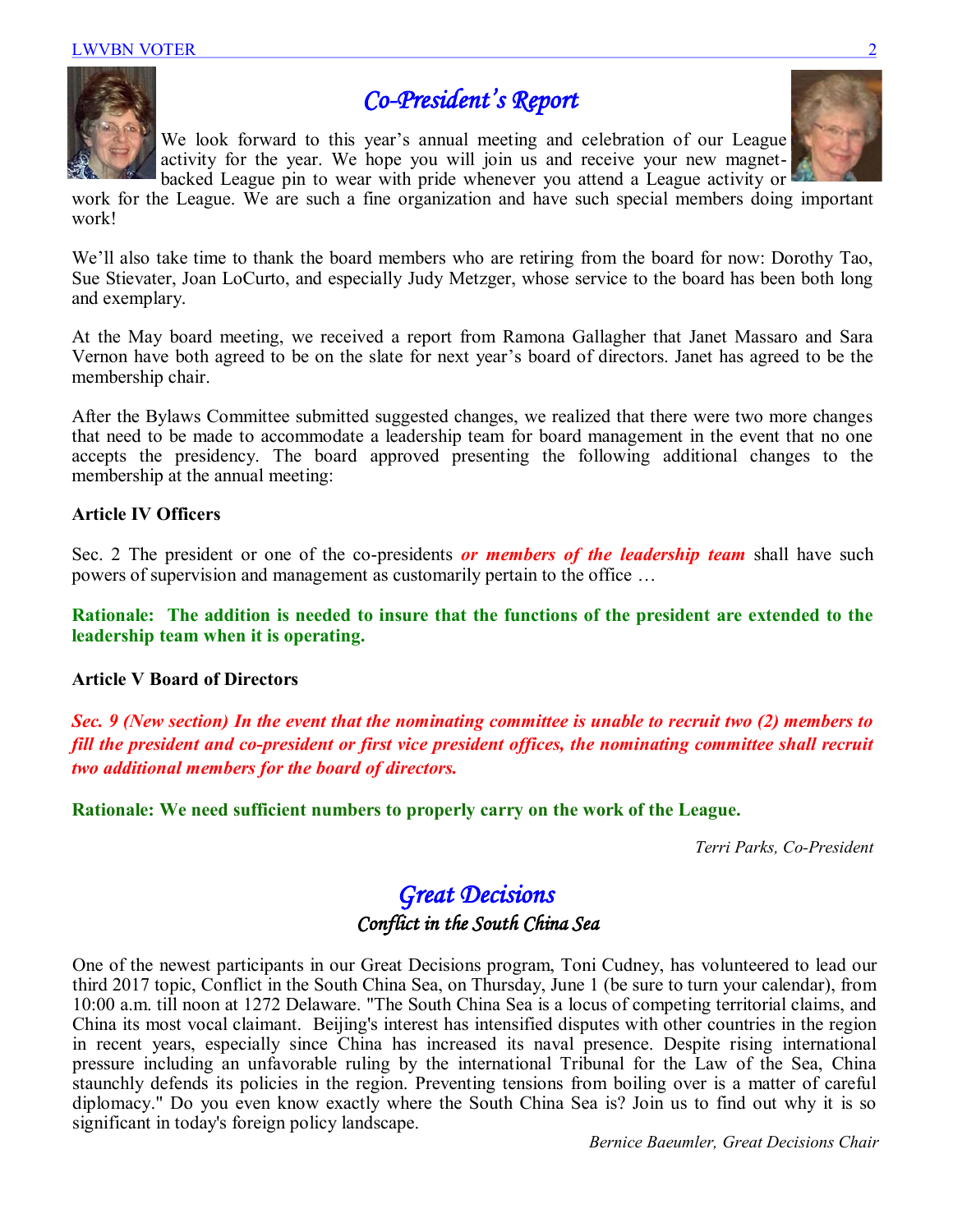### *Election Services Committee Providing Essential Services*

During this month, the Election Services Committee will be conducting four nominations at these Buffalo Municipal Housing Authority sites: Lower West Side Homes, Villa Carolina, Marine Drive, and Jasper Parrish.

I personally want to thank committee volunteers Mike Egan, Judy Capodicasa, Judith Clarke, Kathleen Macaluso, Sue Stievater, Lee Tetkowski and Terri Parks, who participated in a huge project which involved folding, sealing, placing mailing labels and stamping close to 1,000 pieces of mail involving four different sites last month. In addition, thank you to the members who will be assisting with nominations at this month's sites.

*Alan Dozoretz, Election Services Chair* 

### *Summer Potluck Picnic*

Join us at the League's annual Picnic Potluck Luncheon at noon on Tuesday, July 18, 2017, at the Chelsea Clubhouse at Canterbury Woods, on Downing Lane (off Renaissance Drive), Williamsville, NY 14221. Bring a dish to pass. The camaraderie and cuisine are guaranteed to please everyone!

Dave Spiering, conservation project manager for the Western New York Land Conservancy, will join us for lunch and make a 20-minute PowerPoint presentation about the Restore the [Niagara] Gorge project. The Land Conservancy has received funding for the project in this year's state budget.

We'd appreciate it if you'd let us know you plan to attend by clicking the link at www.lwvbn.org.

### *Volunteer Coordinator Our Work is Valuable and Varied*

April was a busy month for our representatives, with four additional naturalization ceremonies following the one on April 6. Ellen Moomaw represented the League on April 13. Janet Goodsell and Deborah Shiffner attended the ceremony on April 20. Ann Converso and Patricia Wille were at the U.S. Courthouse on April 25, followed by Pauline Dyson and Judy Weidemann on April 27. Jayne Murray and Deborah Shiffner kicked off May, attending the ceremony on May 4.

Requests for moderators and timekeepers have come in for school board elections around Buffalo. Terri Parks and Carolyn Koelmel moderated and kept time at the Williamsville Candidates Night on May 4.

I encourage all our members to volunteer with some of these activities. They are very rewarding experiences and bring much satisfaction to our members.

*Judith Clarke, Volunteer Coordinator* 

### *Happy Hour Join us for "fourth Thursdays" Happy Hour*

Would you like to know more about League work and committees? Catch up with old friends or make new ones, all in a casual and calm atmosphere where even the most remarkable current events can be discussed in a friendly and non-partisan manner? We hope you will accept our invitation to join in the fun.

LWVBN Happy Hour Thursday, June 22, 5:30 p.m. Providence Social, 490 Rhode Island Street, Buffalo 14213